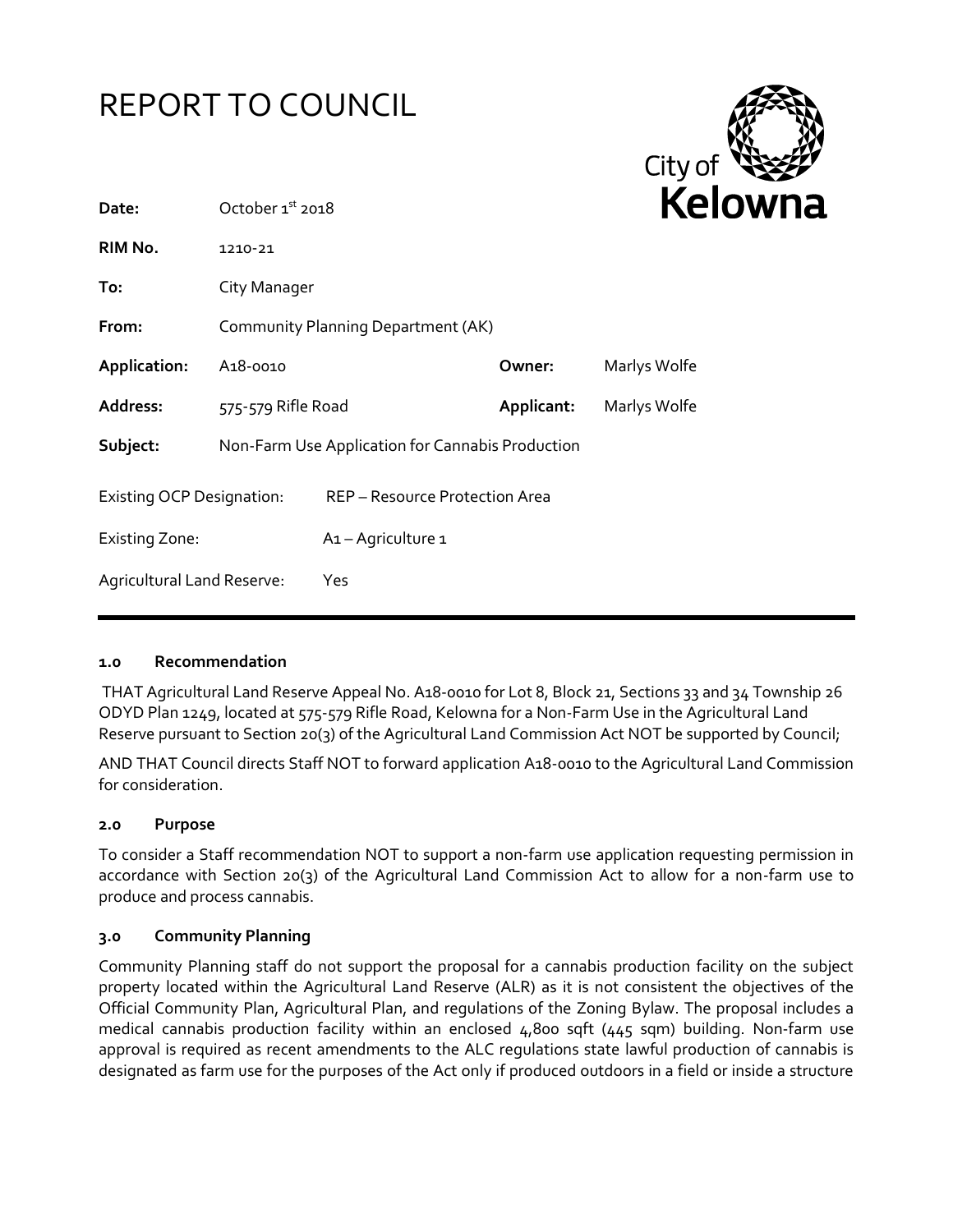that has a base consisting entirely of soil or that was built for crop production before the date on which the regulations came into force (July  $13^{th}$  2018).

In order to protect and enhance local agriculture the policy of the Official Community Plan only provides support for non-farm use applications where the proposed use meets the following criteria:

- i. Consistent with the Zoning Bylaw and OCP;
- ii. provides significant benefits to local agriculture;
- iii. can be accommodated using existing municipal infrastructure;
- iv. minimizes impacts on productive agricultural lands;
- v. will not preclude future use of the lands for agriculture; and,
- vi. will not harm adjacent farm operations.

## *i. Consistent with the Zoning Bylaw and OCP*

This use is not consistent with the Zoning Bylaw as this use, produced in this manner, is only permitted in several industrial zones. Council recently gave  $3<sup>rd</sup>$  reading of amendments to the Zoning Bylaw related to non-medical cannabis which include updating the Zoning Bylaw definition of 'medical marihuana production facilities' to encompass both medical and non-medical cannabis production facilities within the same defined use and to only allow this use in the industrial zones where the use of 'medical marihuana production facilities' is currently allowed (the I1, I2, I3, I4 Zones).

## *ii. Provides significant benefits to local agriculture*

This relatively new lawful crop product has the potential to create new economic development opportunities for local farmers but it also has potential to negatively affect local agriculture. The effects of land speculation and the development of 'concrete bunkers' on viable farmland are two of the largest potential impacts to local agriculture.

The Province has limited cannabis production in the ALR to be grown in ways that preserve the productive capacity of agricultural land. In July of 2018 the Province amended the ALR Use, Subdivision, and Procedure Regulation to clarify that the lawful production of cannabis is a farm-use only if produced:

- Outdoors in a field,
- In a structure that has a base consisting entirely of soil, or
- In a structure approved for the purpose of growing crops constructed, or in the process of being constructed, before the before the date on which the regulation came into force.

All other forms of cannabis production and associated activities require a non-farm use application.

A key theme of the City's Agricultural Plan is fostering and sustaining farm business and farmland. The Agricultural Plan notes the two top challenges to farming and food production in Kelowna, indicated by survey results, are: difficulties accessing land for farming due to speculation, high costs, and capital inputs (73%); and competing non-farm uses for farmland (70%). The non-farm use of agricultural land for production of cannabis or any type of non-farm use is of concern because once it's approved the use is rarely reversed, thus the land becomes alienated from agricultural production for the foreseeable future and likely in perpetuity. The change in land use patterns may lead to speculation, and creates a land valuation based non-farm use activities rather than agricultural activities.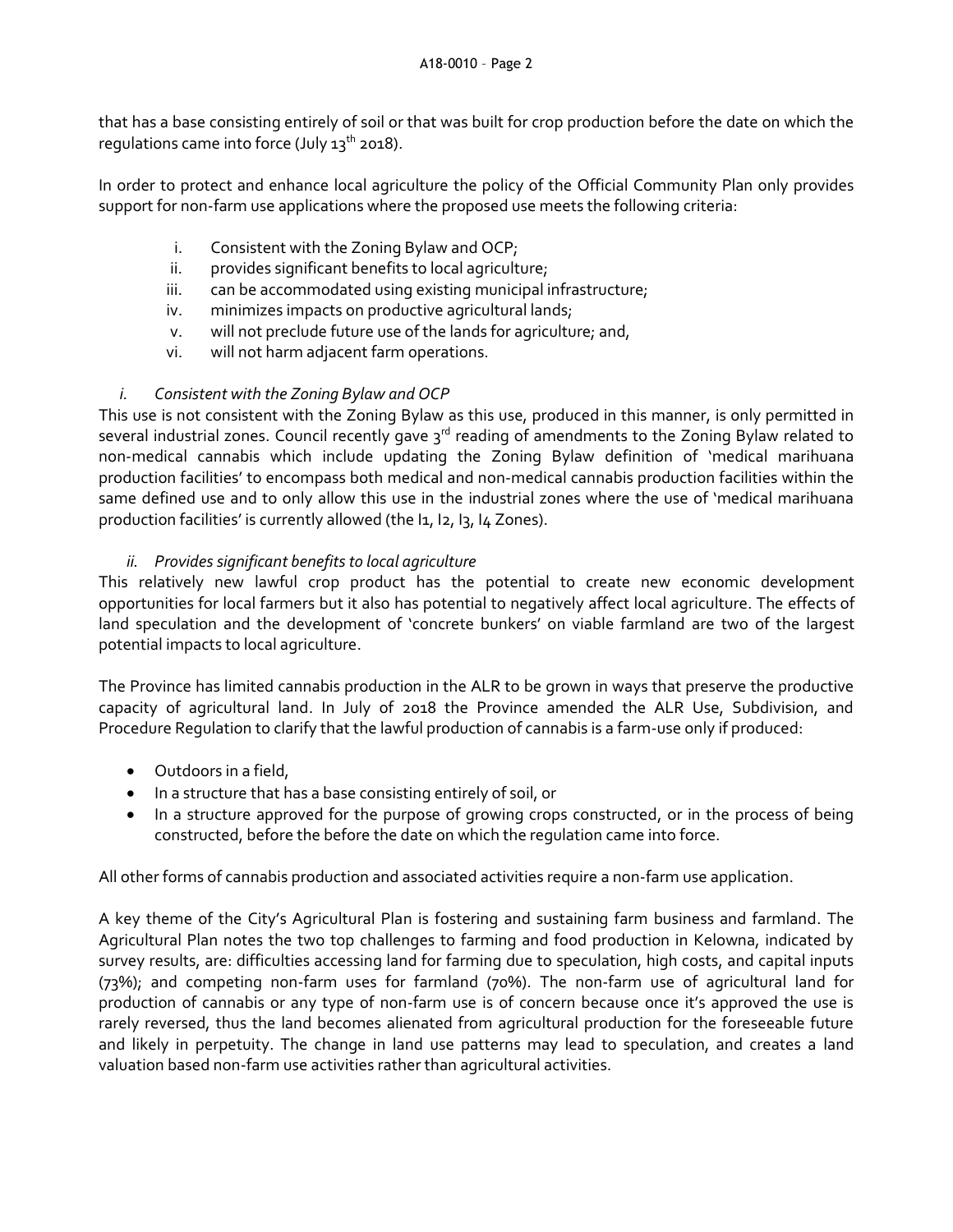## *iii. Can be accommodated using existing municipal infrastructure*

The proposed use can likely be accommodated using existing infrastructure. The servicing requirements of the proposed use will likely require high volumes of electrical power to service the proposed building which may require electrical system upgrades. There is no municipal sewer in the area. The property owner will be required to install a private septic system in accordance with Interior Health regulations.

## iv. *Minimizes impacts on productive agricultural lands*

On July 31<sup>st</sup> 2018 an independent Advisory Committee commissioned by the Minister of Agriculture submitted an interim report and recommendations for legislative, regulatory and/or administrative changes that would revitalize the ALR and the Agricultural Land Commission (ALC). The Committee had significant concerns about cannabis production in the ALR and provided the following recommendations:

- *Recommendation 1: Establish an immediate moratorium on all non-soil bound cannabis production and facilities in the ALR pending provincial-level analysis of impacts*
- *Recommendation 2: Following a provincial level analysis, enable the ALC to establish rules/criteria for cannabis production throughout the ALR; permit cannabis production in the ALR only through application to the ALC*

The revitalization report notes: "Federal legalization of non-medical cannabis will lead to land use issues not previously contemplated by the B.C. government and its agencies, including the ALC. The potential impacts to the ALR will likely be significant and are not yet fully understood. Advertisements for sale of ALR land and information provided to local governments across B.C. suggest there is currently significant promotion/speculation for cannabis production in the ALR."

In response to concerns about the potential impacts of cannabis production, in September 2018, the Union of British Columbia Municipalities (UBCM) endorsed a resolution requesting the Province to place a moratorium on further use of ALR lands to grow recreational cannabis pending a review and consultation on the use of the ALR for cannabis production.

While the Province amended the ALR regulations to limit non-soil based cannabis production, broader concerns remain about the use of agricultural land for cannabis production and the potential impacts on productive agricultural lands.

# *v. Will not preclude future use of the lands for agriculture*

The parking lot where the structure is proposed was once used for crop production and converted to a parking lot in the late 2000s. If the proposed building is constructed it is unlikely the future use of the land on which the building is placed will be used for anything other than non-soil based cannabis production, in part because of the nature of and requirements for cannabis production facilities. The purpose built cannabis facility could potentially limit the opportunity for future food related agriculture activities on the property.

# *vi. Will not harm adjacent farm operation*

Cannabis operations licensed by Health Canada are expected to follow best practices for protecting the environment and public health. Health Canada has advised, however, these best practices may not be adequate to contain all odours from this type of operation. The most likely impact on adjacent farm operations may be air quality (odour) depending on ventilation technology.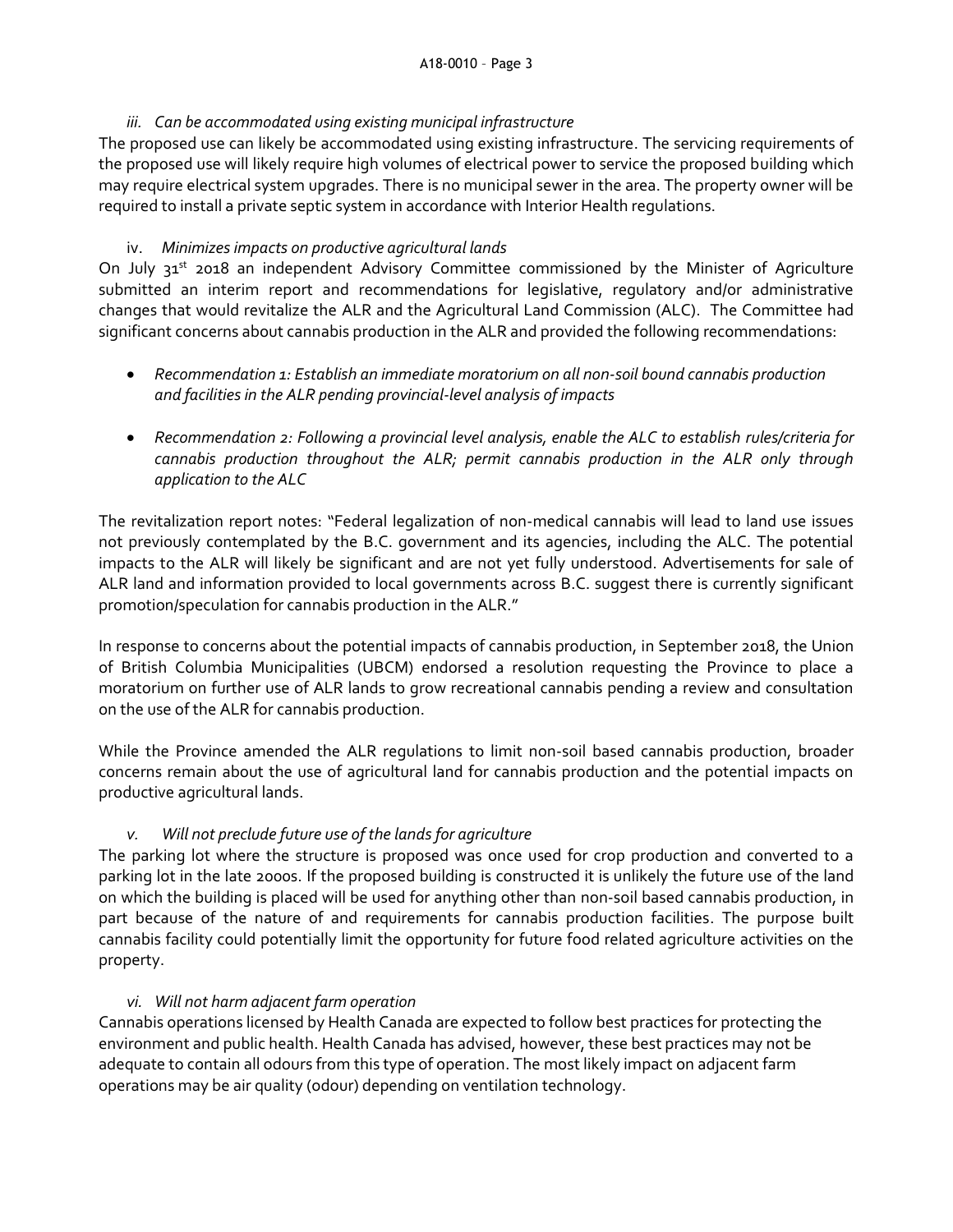## **4.0 Proposal**

## 4.1 Background

Federal and provincial regulations related to cannabis have changed during the last few years. Federal legislation related to medical cannabis production has changed from the Marihuana for Medical Purposes Regulations (MMPR) enacted in 2013 to the Access to Cannabis for Medical Purposes Regulation (ACMPR) enacted in 2016 and now most recently the enactment of the Cannabis Act is expected to occur in 2018.

The property owner has been in discussions with City staff regarding permission to grow cannabis on the property for several years. In 2013 the property owner applied to Health Canada to become a licensed producer of medical marihuana (Health Canada No. 10MM-0006). Staff and property owners have been coordinating for several years regarding various bylaw compliance related issues including:

- June 2016 A non-farm use application to hold weddings did not proceed as ALR regulations changed to allow weddings with specific conditions (e.g. maximum of 150 people at up to 10 events per year).
- October 2017 A non-farm use application was submitted for a landscaping company operating in an existing building in the south-west corner of the property. This was resolved in Spring 2018 with the property owner entering into a compliance agreement stipulating that the building will be vacated by December 1st 2018.
- July 2018 A non-farm use application to legitimize existing additional dwellings on the property has been submitted. This application is under-review by staff and will be presented to Council for consideration at a future date.

In 2014 the ALC deemed the lawfully sanctioned production of medical marihuana a farm use. In July of 2018 the province amended the ALR Use, Subdivision, and Procedure Regulation to clarify that the lawful production of cannabis is a farm-use if produced:

- Outdoors in a field,
- In a structure that has a base consisting entirely of soil, or
- In a structure approved for the purpose of growing crops constructed, or in the process of being constructed, before the before the date on which the regulation came into force.

The proposed structure does not meet the above-noted criteria; the property owner is now applying for a non-farm use application to proceed with a proposed production facility that would be in an enclosed building with a cement foundation. The cannabis production facility is proposed to be in an enclosed 4,800 sqft (445 sqm) building to be located on an existing parking lot on the property. The processing, packaging, and storage of cannabis material would also take place within the building.

# 4.2 Project Description

The proposed cannabis production facility is a 4,800 sqft (445 sqm) two storey building. The building will be used for the growing and processing of cannabis material. The applicant has advised that in accordance with Health Canada regulations the storing, packaging and processing must be done indoors. The proposed location is an existing parking lot in the south west quarter of the property.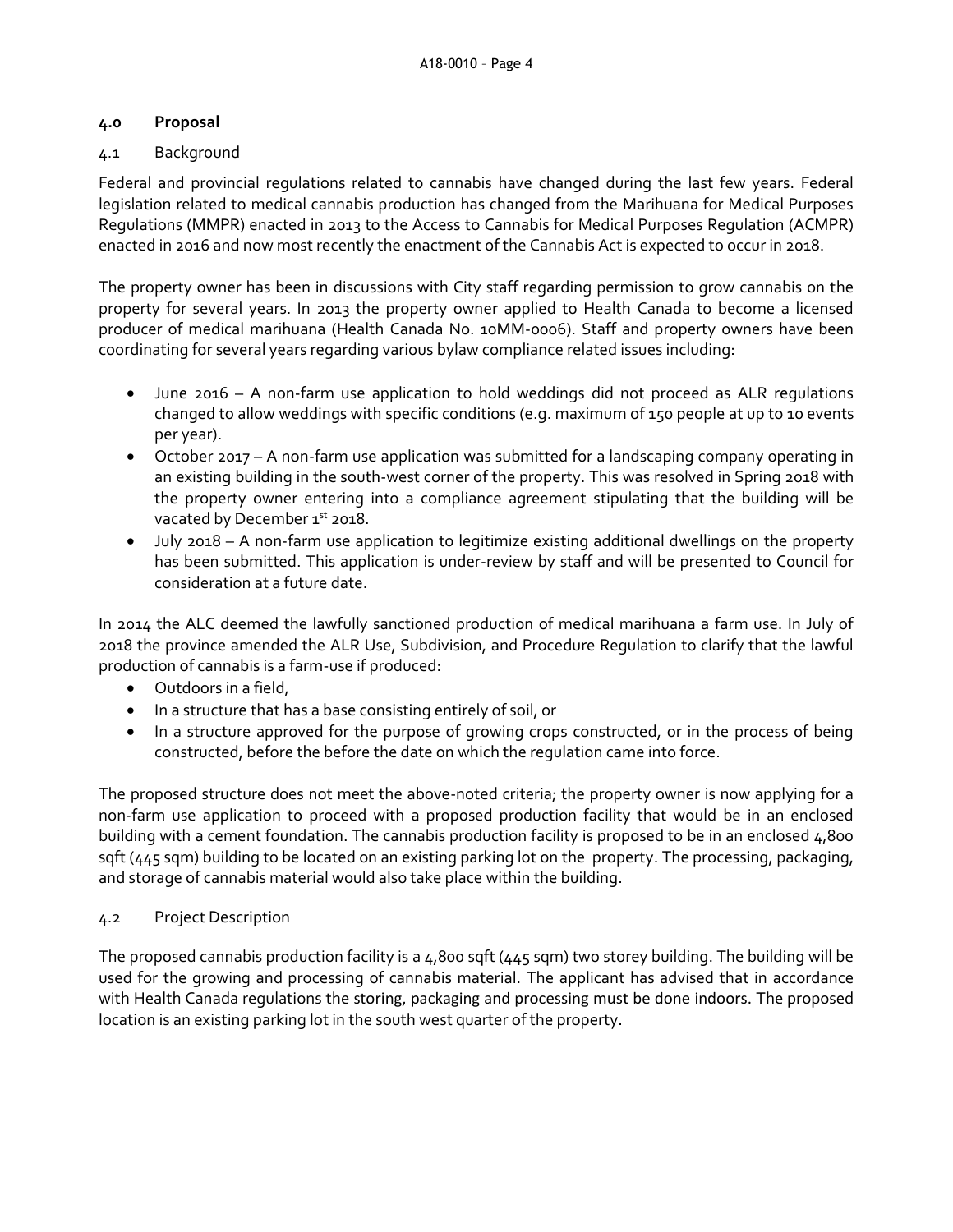

## 4.3 Site Context

The subject site is an 11 acre (4.5 ha) agricultural property located on the east side of Rifle Road near the intersection with Longhill Road. There is a wide range of agricultural activity on the property which includes the growing of various fruits and vegetables as well as echinacea and herbs and garlic. The farm also contains livestock such as chickens, turkeys, llamas, goats and sheep.

The surrounding area is agricultural. The adjacent properties are zoned A1 – Agriculture and are mostly within the ALR. Surrounding agricultural uses include orchards, hay farming, and greenhouses. There is a residential neighborhood approximately 150m the subject site.

| <b>Direction</b> | Zoning           | <b>ALR</b> | <b>Land Use</b> |
|------------------|------------------|------------|-----------------|
| North            | A1-Agriculture 1 | Yes        | Agriculture     |
| South            | A1-Agriculture 1 | Yes        | Undeveloped     |
| West             | A1-Agriculture 1 | Yes        | Agriculture     |
| East             | A1-Agriculture 1 | No         | Undeveloped     |

Specifically, adjacent land uses are as follows: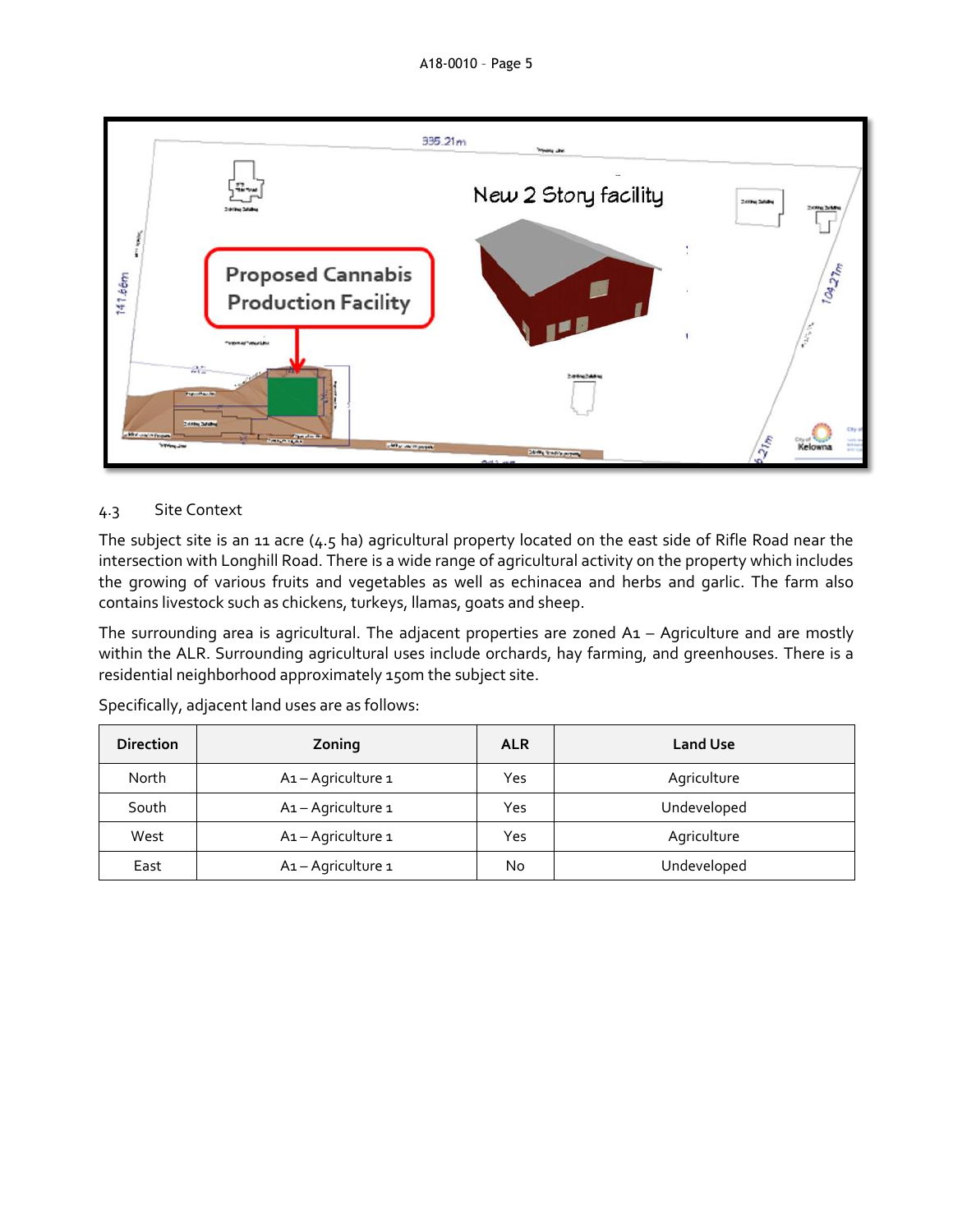## **Subject Property Map:**



## 4.4 Agricultural Land Capability

The Land Capability Classification for Agriculture in BC manual published by the Ministry of Agriculture which assesses the agricultural capability of land, identifies that the portion of the land on which the proposed cannabis facility is located is Class 5 and Class 4 and could be improved to Class 3. Generally, Class 3 land has limitations that require moderately intensive management processes and the range of crops may be restricted. The limitations may restrict the choice of suitable crops or affect timing and ease of tillage, planting and harvesting; and methods of soil conservation.

## 4.5 Soil Classification

The Soil Management Handbook for the Okanagan and Similkameen Valley's published by the BC Ministry of Agriculture, which categorizes soils having similar agriculturally important characteristics into 'soil management groups' identifies that the portion of the land on which the proposed cannabis facility is proposed is near soils which are generally not well suited for crops, as the soils have developed in gravelly, cobbly, stony and bouldery coarse to medium-textured fluvial fan deposits. These sites are best suited to the grassland crop, however, where surface soils are non-stony suites crops include vegetables and various berries.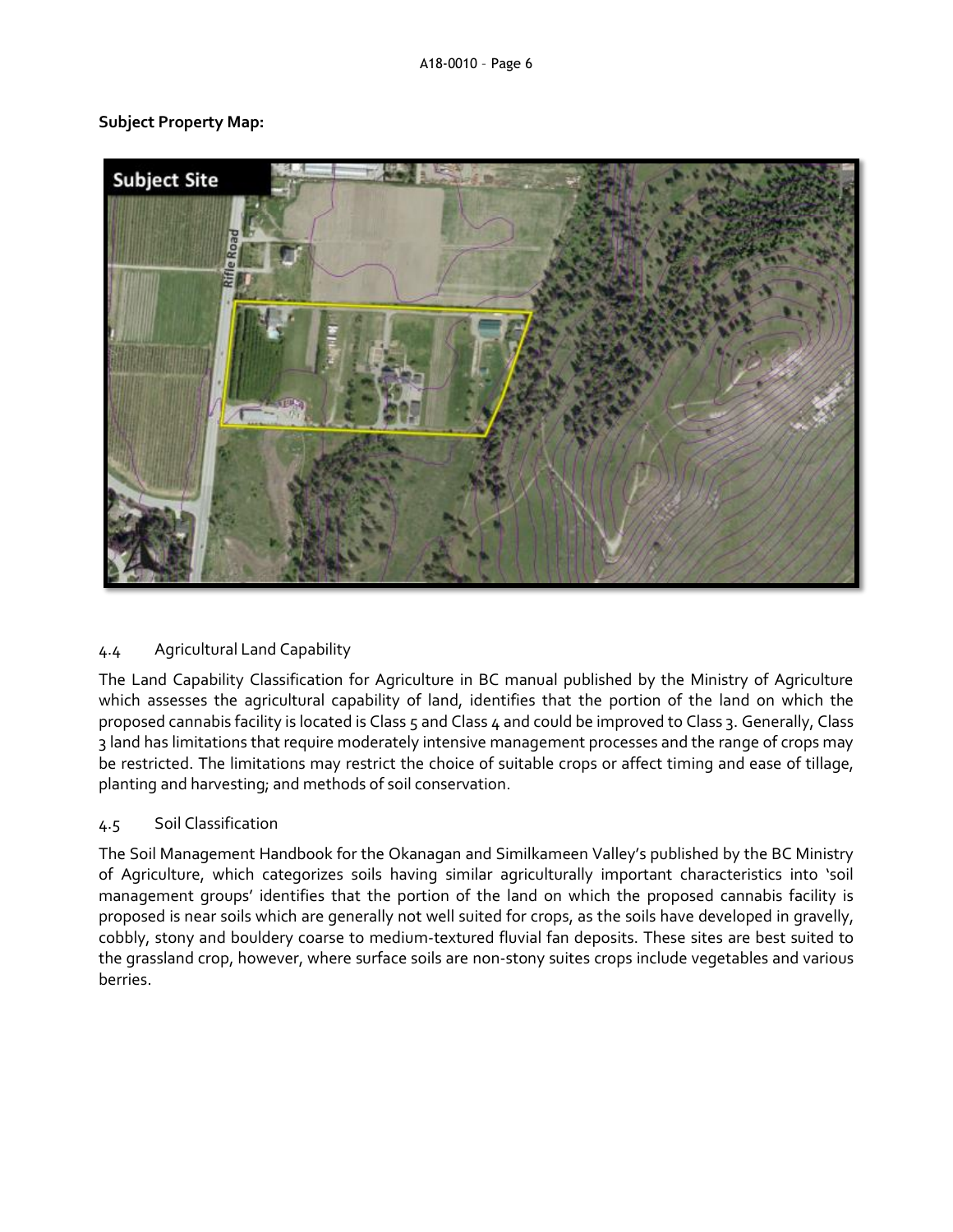#### **5.0 Current Development Policies**

#### 5.1 City of Kelowna Agriculture Plan (2017)

The recently adopted Agricultural Plan recommends several bylaw and policy changes meant to address concern over the non-farm use of ALR land. Specifically the following updates to the Official Community Plan and Development Application Procedure Bylaw updates are recommended by the plan:

- 1. Restrict non-farm uses that do not directly benefit agriculture. Only support non-farm uses in farm areas that have a direct and ongoing benefit to agriculture or meet essential requirements of municipal government.
- 2. Allow for the Community Planning Manager to request an Agricultural Impact Assessment by a Professional Agrologist that quantifies the impacts of a non-farm use that may affect agricultural activity.
- 5.2 Kelowna Official Community Plan (OCP)

#### **Goals for a Sustainable Future**

One of the main goals of the OCP is to: Enable healthy and productive agriculture. Promote healthy and productive agriculture through diverse strategies that protect farmlands and food production.

#### **Agricultural Land Use Policies**

#### **Objective 5.33 Protect and enhance local agriculture Policy .1 - Protect Agricultural Land.**

Retain the agricultural land base by supporting the ALR and by protecting agricultural lands from development, except as otherwise noted in the City of Kelowna Agricultural Plan. Ensure that the primary use of agricultural land is agriculture, regardless of parcel size.

## **Objective 5.33 Protect and enhance local agriculture Policy .6 - Non-farm Uses.**

Support non-farm use applications on agricultural lands only where approved by the ALC and where the proposed uses:

- are consistent with the Zoning Bylaw and OCP;
- provide significant benefits to local agriculture;
- can be accommodated using existing municipal infrastructure;
- minimize impacts on productive agricultural lands;
- will not preclude future use of the lands for agriculture;
- will not harm adjacent farm operation
- 5.3 Agricultural Land Reserve Use, Subdivision and Procedure Regulation

## **Section 2.5 of the Agricultural Land Reserve Use, Subdivision and Procedure Regulation, B.C. Reg.171/2002, as amended:**

The lawful production of cannabis is designated as farm use for the purposes of the Act if produced outdoors in a field or inside a structure

- (a) that has a base consisting entirely of soil, or
- (b) that was, before the date on which this section came into force,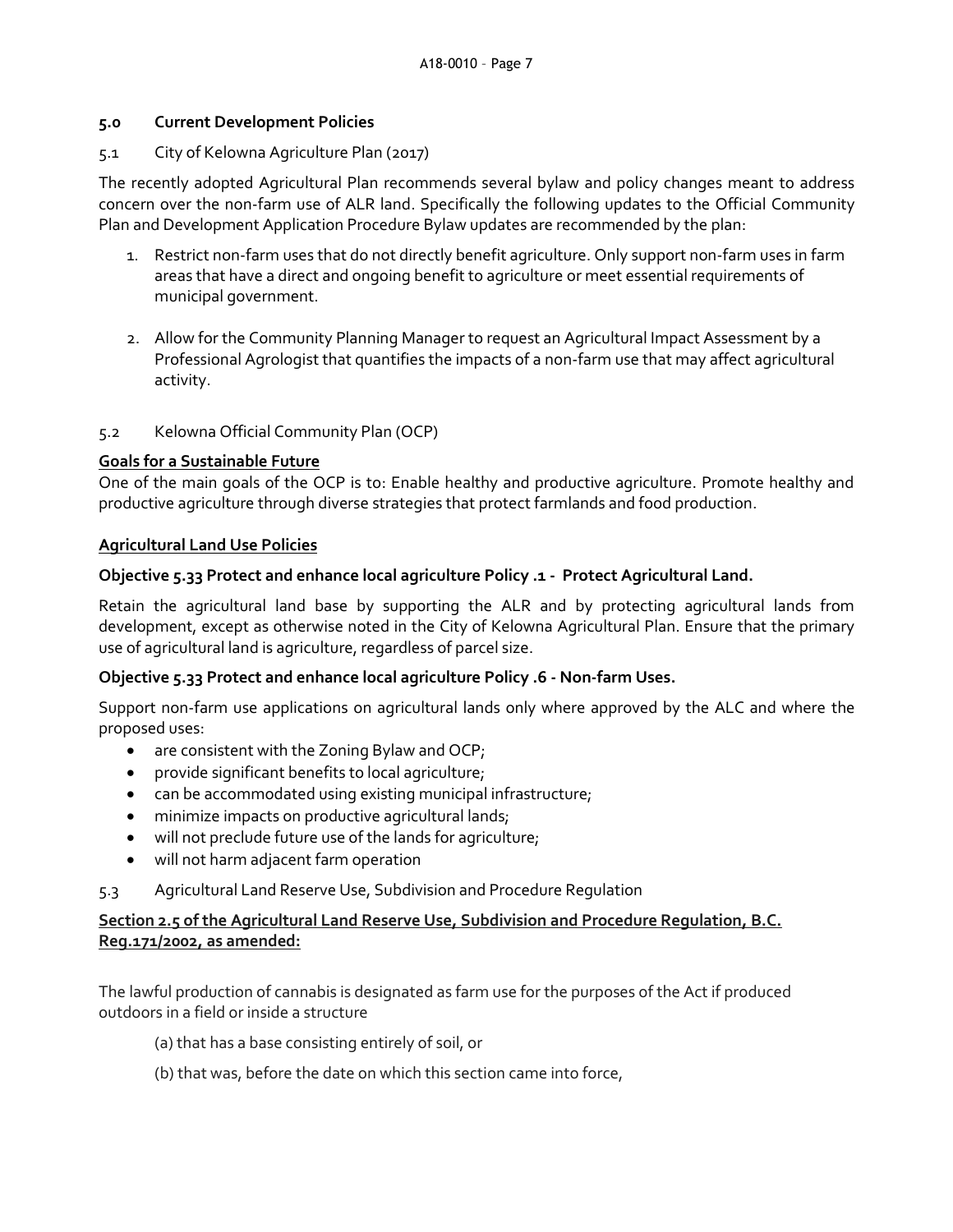(i) constructed for the purpose of growing crops inside it, including but not limited to the lawful production of cannabis, or

(ii) under construction for the purpose referred to in subparagraph (i), if that construction

(A) was being carried out in accordance with all applicable authorizations and enactments, and

(B) continues without interruption from the date it began to the date the structure is completed, other than work stoppages considered reasonable in the building industry, and that has not been altered since that date to increase the size of its base or to change the material used as its base.

## **6.0 Technical Comments**

Comments from referral agencies and departments are in Attachment A.

## **7.0 Application Chronology**

Date of Application Received: July 16<sup>th</sup> 2018 Date Public Consultation Completed: n/a – Not required

Agricultural Advisory Committee September 13<sup>th</sup> 2018

The above noted application was reviewed by the Agricultural Advisory Committee at the meeting held on September  $13^{th}$  2018 and the following recommendations were passed:

*THAT the Agricultural Advisory Committee recommends that Council notsupport Agricultural Land Reserve Application No. A18-0010 for the property located at 575-579 Rifle Road to allow for a Non-Farm Use to produce cannabis on the subject property under Section 20(3) of the Agricultural Land Commission Act.*

The following anecdotal comments were made:

*The Agricultural Advisory Committee does not support the application as greater clarity is needed on the policies of senior levels of government moving forward. In some cases, regulations are not yet in place or have not yet been tested. There is uncertainty on whether compliance with senior levels of government is to be considered within the mandate of the Committee.*

## **8.0 Alternate Recommendation**

THAT Agricultural Land Reserve Appeal No. A18-0010 for Lot 8, Block 21, Sections 33 and 34 Township 26 ODYD Plan 1249, located at 575-579 Rifle Road, Kelowna for a Non-Farm Use application in the Agricultural Land Reserve pursuant to Section 20(3) of the Agricultural Land Commission Act attached as 'Attachment B' to this report be supported by Council;

AND THAT Council directs Staff to forward application A18-0010 to the Agricultural Land Commission for consideration.

| Report prepared by:            | Alex Kondor, Planner Specialist                   |
|--------------------------------|---------------------------------------------------|
| <b>Reviewed by:</b>            | Laura Bentley, Community Planning Supervisor      |
| <b>Approved for Inclusion:</b> | Ryan Smith, Community Planning Department Manager |